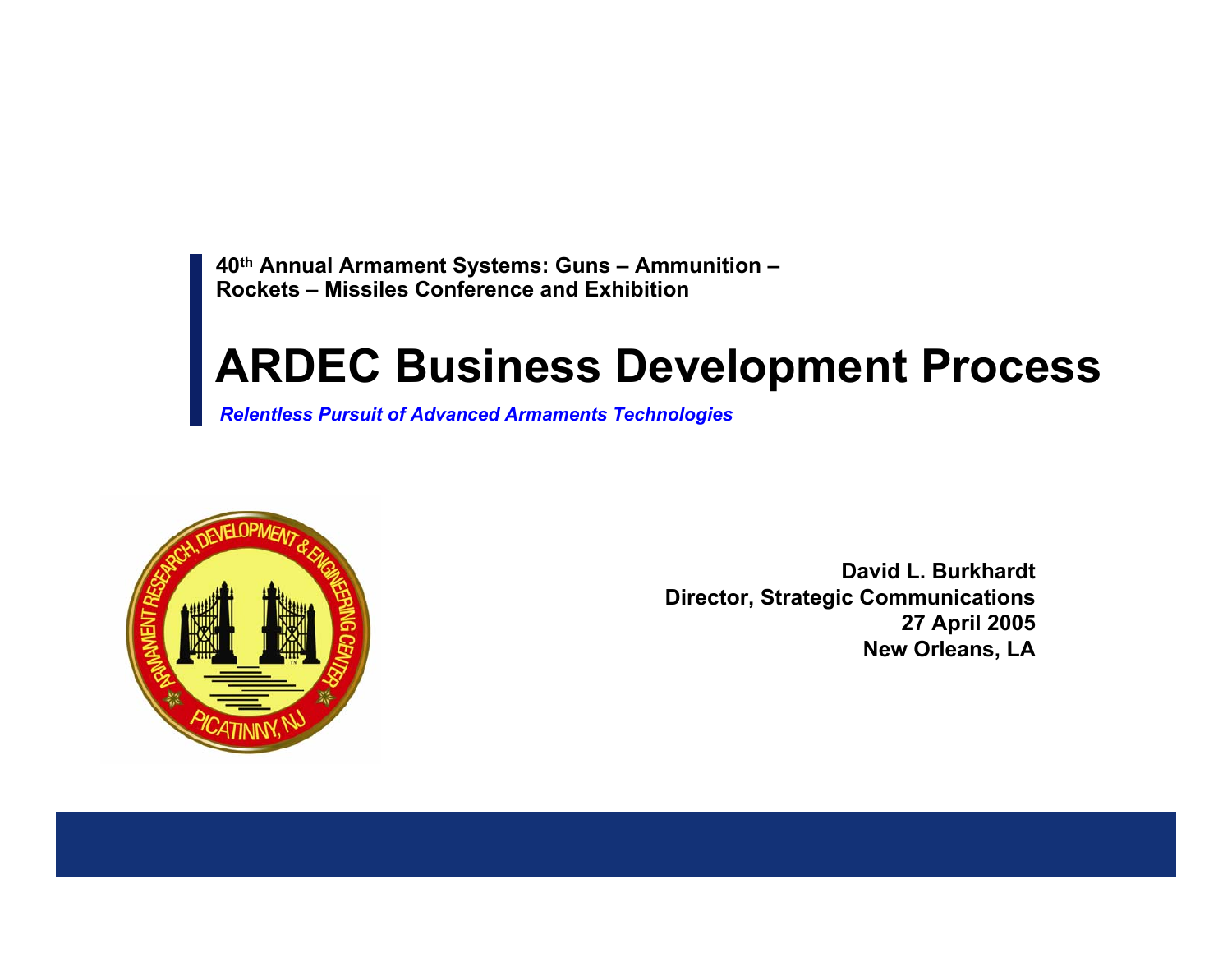# **ARDEC Business Development Begins with the Marketing Process**

- ▶ Definition: A Process, Once Instituted, to Support Overall ARDEC Business Development Coordination on Customer Relationships Facilitating the Evaluation and Response to Customer Needs and Requirements
- A Corporate Marketing Function which will Set Targets for ARDEC and Communicate Planning without Diminishing Lower Level Marketing Efforts, which Exist Naturally
- A Single Point of Entry to the Customer, as Appropriate, while Maintaining the Ability to Act on Existing Relationships
- Continued Market Success will be Built on ARDEC's Integration of Domain (e.g. Fuze, Energetics, Fire Control) and Functional (i.e. Project Integration, Systems Engineering, Configuration Management) Expertise to Pursue, Capture and Deliver on Work for the **Customer**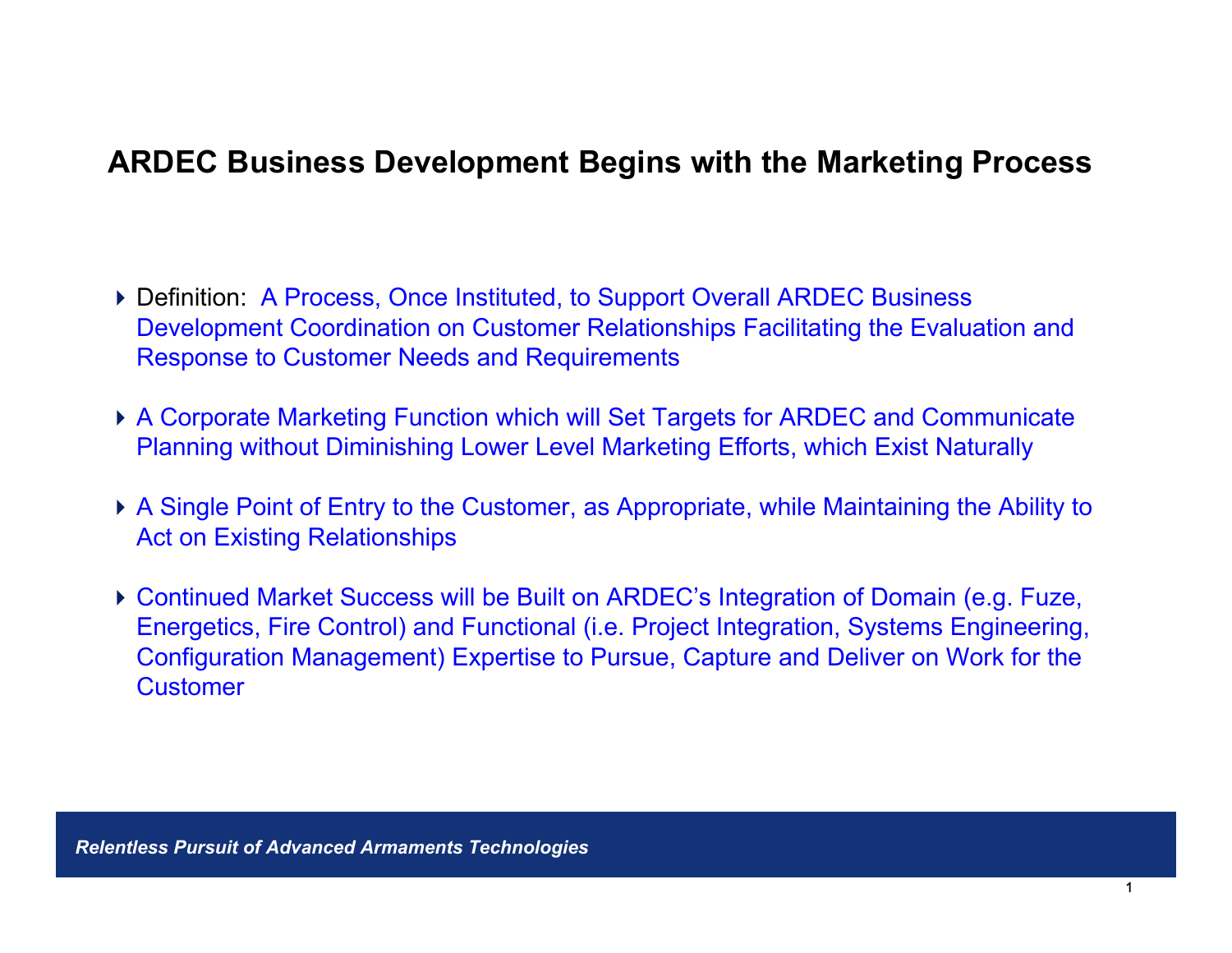# **ARDEC's Business Development Framework is Driven by Available Market, Resource Utilization and Achieving an Acceptable Return on Investment**

- ARDEC's Business Development Framework has been Divided into Four Main Areas (Quadrants)
- Each Quadrant Presents an Opportunity for ARDEC to Increase Business, Gain Market Share and Demonstrate Vision/Thought Leadership
- ▶ ARDEC's Business Development Process Enables a Thorough Vetting and Planning Process to Improve our Win Ratio, Maximize our Resources and Mitigate our Risks
- Business Development Activities will be Adapted to Efficiently use Resources and Gain Acceptable Returns on Investments
- There Must be a Balance Across the Four Quadrants to Achieve Steady Growth and Gain Future Market Positioning

# **ARDEC will Adapt its Business Development Activities to Address the Goals Presented by Each Quadrant**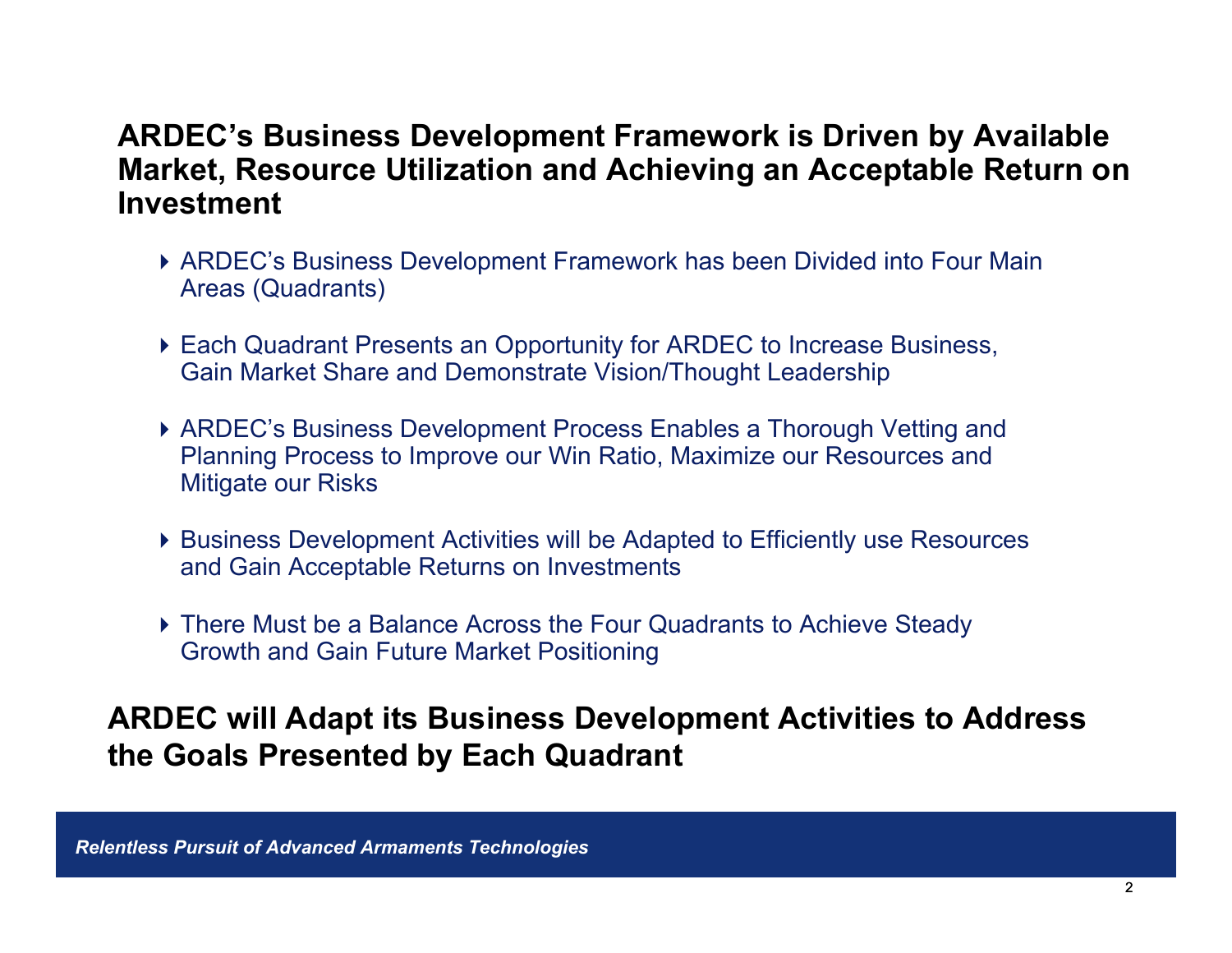# **Marketing…each Quadrant Presents an Opportunity for ARDEC – Increase Business, Gain Market Share, Demonstrate Vision and Thought Leadership**



- ▶ There Must be a Balance Across the Four Quadrants to Achieve Steady Growth and Gain Future Market **Positioning**
- ▶ Currently, ARDECs Market Alignment is Approximated as Follows:
	- I 75%
	- II 10%
	- III 5%
	- IV 10%
- ▶ To Address the Goals Presented by each Quadrant and more Equitably Align to the Market ARDEC will Form:
	- Customer Development Teams (CDT) for Quadrants I and II
	- Market Development Teams (MDT) for Quadrants III and IV

# **MDTs and CDTs will Pro-actively Transition Technology to the Customer in Support of the Warfighter**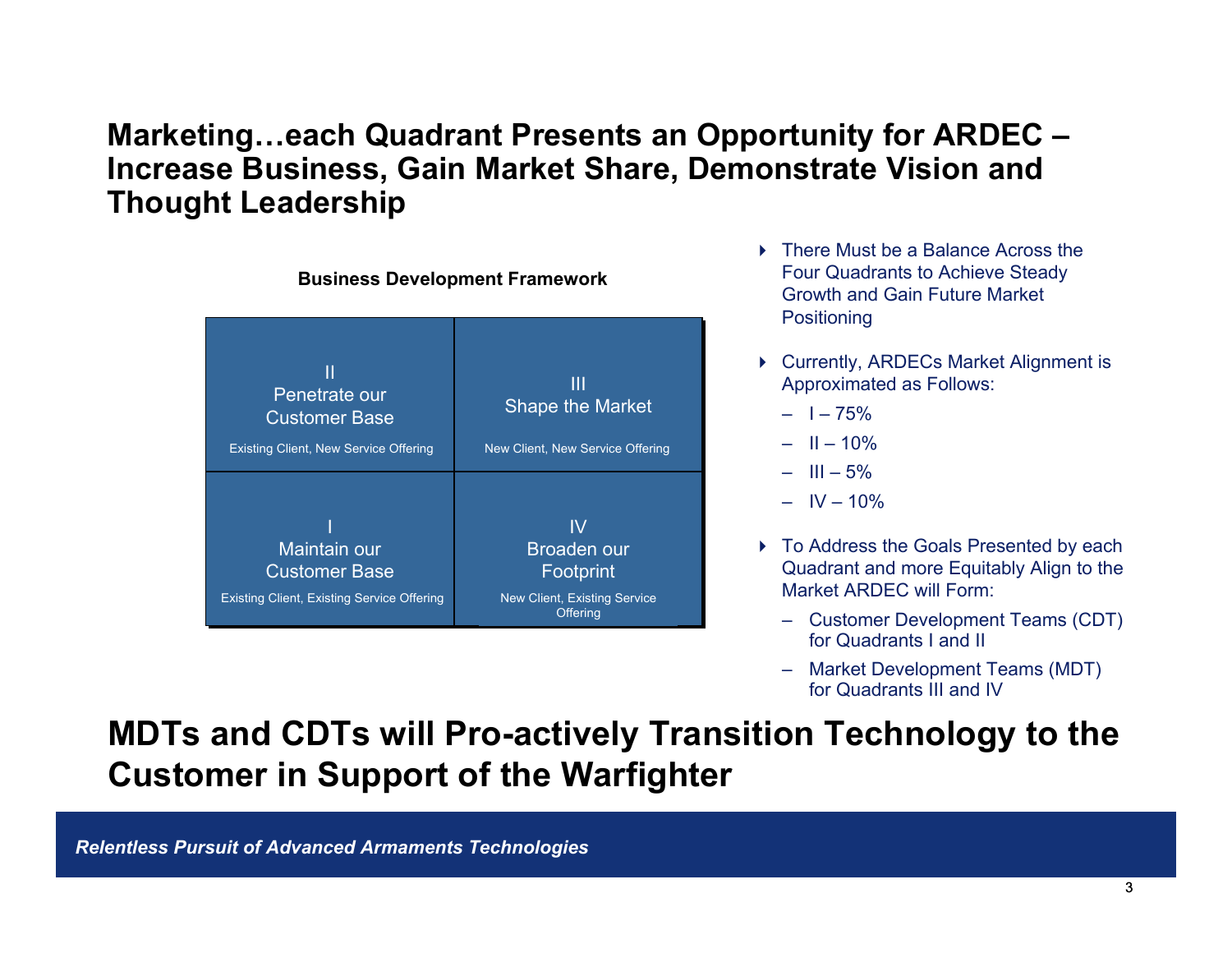# **Marketing…Marketing Process Teams**

- Marketing will be Coordinated Across ARDEC Organizations through Market Development Teams and Customer Development Teams
	- Market Development Teams (MDTs): A Team of Senior-level Cross Organizational Representatives that Work Together to Penetrate and Prosecute *New* Customer Groups
	- Customer Development Teams (CDTs): A Team of Cross Organizational Representatives that Work Together to Identify and Exploit Opportunities to Expand the Delivery of Current ARDEC Capabilities to *Current* Customer Groups.

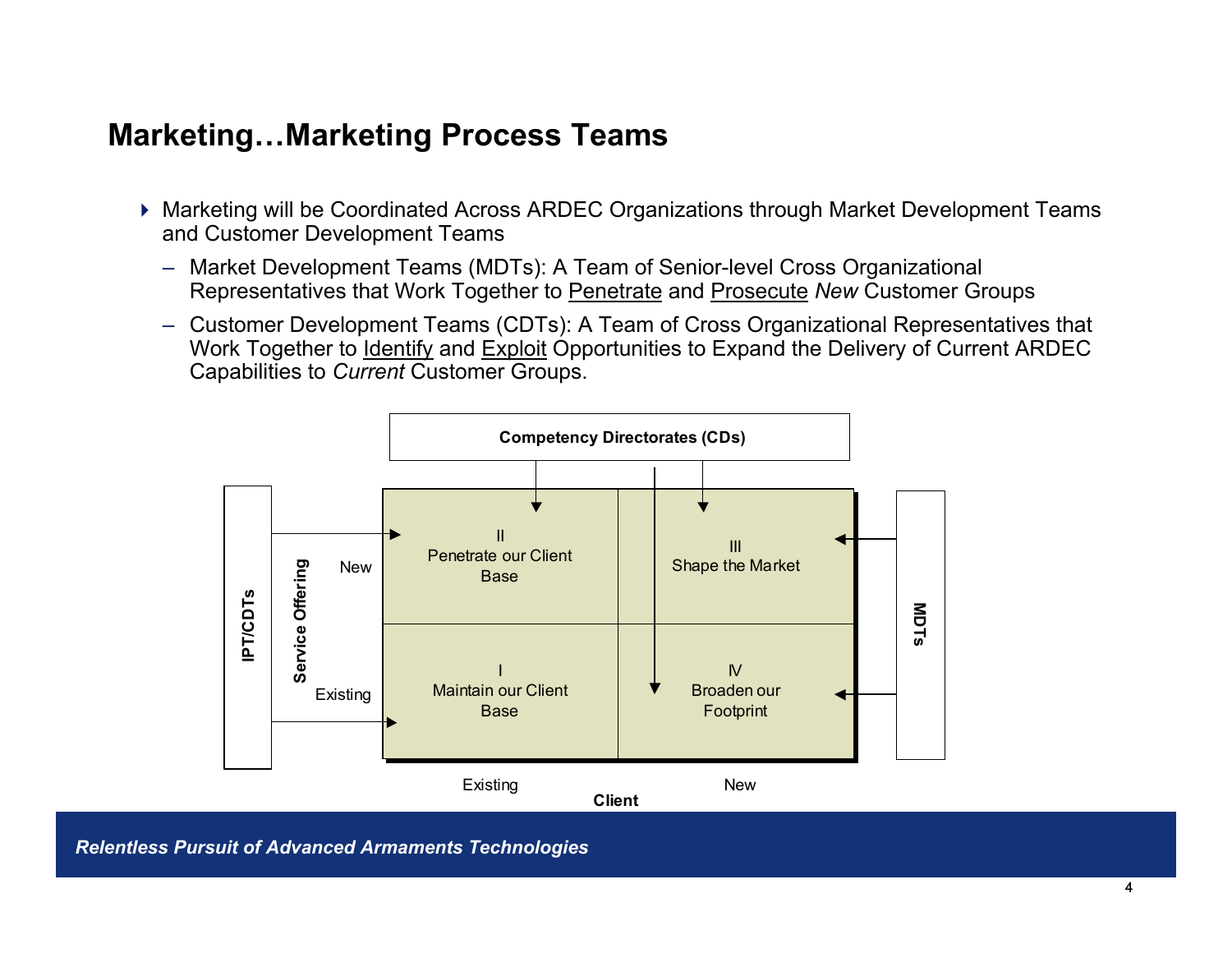# **Market and Customer Development Team Structures**



- The Strategic Market Leadership Team (SMLT) is an Overarching MDT that will Help to Define what Customers we wish to Target and Penetrate.

- The Technical Market Leadership Team (TMLT) is an Overarching MDT that will Help to Define what Technologies we wish to Market to Potential Customers.



- Customer Development Teams are Created for each Customer to Expand the Delivery of ARDEC Products and Ensure that there Future Needs and Requirements are Addressed.

- Teams are Lead by a Customer Account Manager, who Provides an ARDEC Interface to the Customer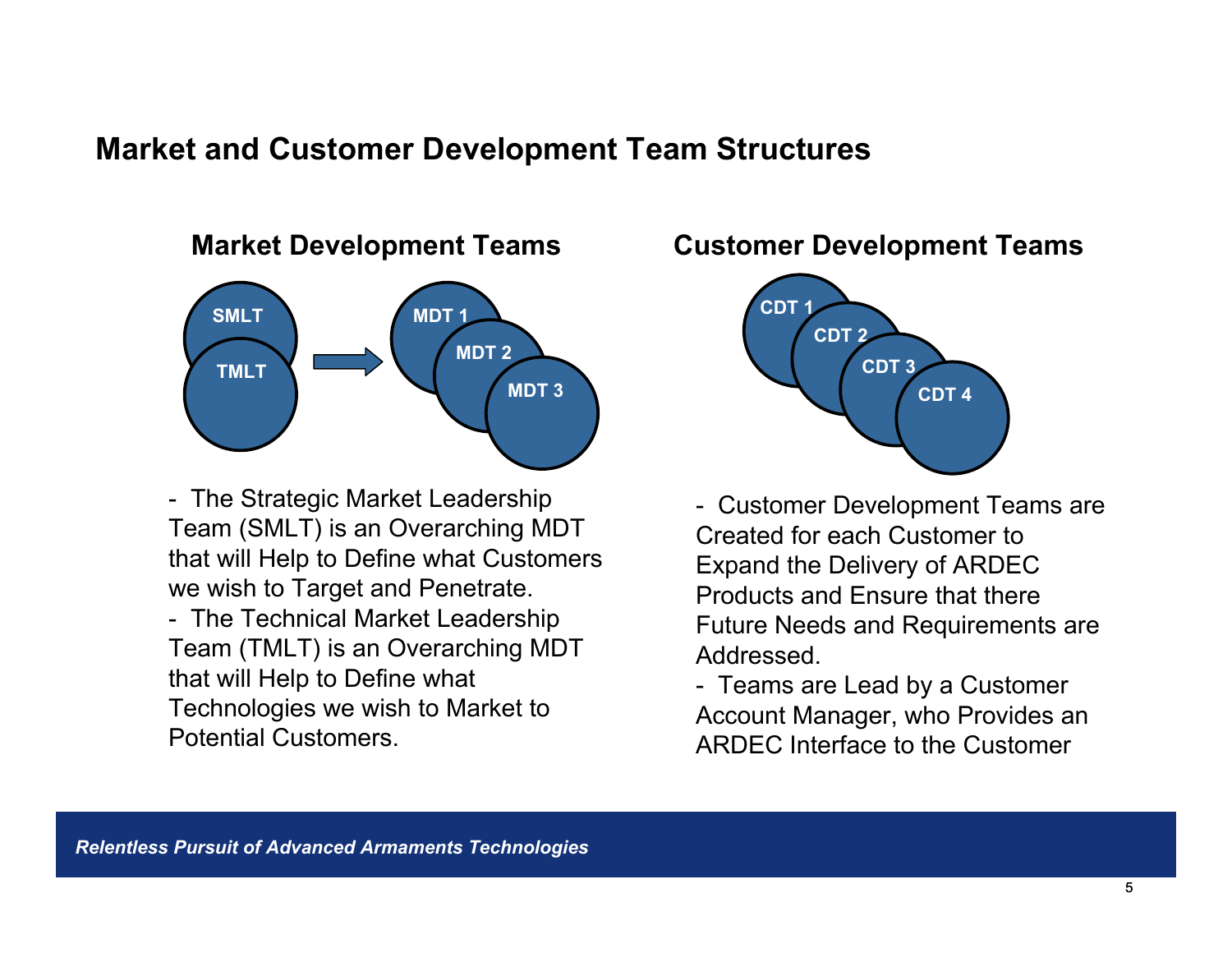# **Emerging Markets/Business Areas** *(Quadrants II, III, IV)*

**Established MDTNew MDT**



#### **Supports ARDEC's Strategic Goals**:

- • Rapidly Provide Armament Technology **Solutions**
- •Dominate the Armaments Market
- $\bullet$  Be the Acknowledged Hub of Armament Core Competencies
- •Attract and Retain a World-Class Workforce
- •Reduce Base Operations Costs

#### **Rationale for Selection:**

- Direct Relationship to Army Needs and Capability Gaps Assessments
- Technical Scope is Definable and Manageable
- Demonstrates Future Growth Potential
- Strategically Important to ARDEC's **Stakeholders**
- Integrates Multiple ARDEC Competencies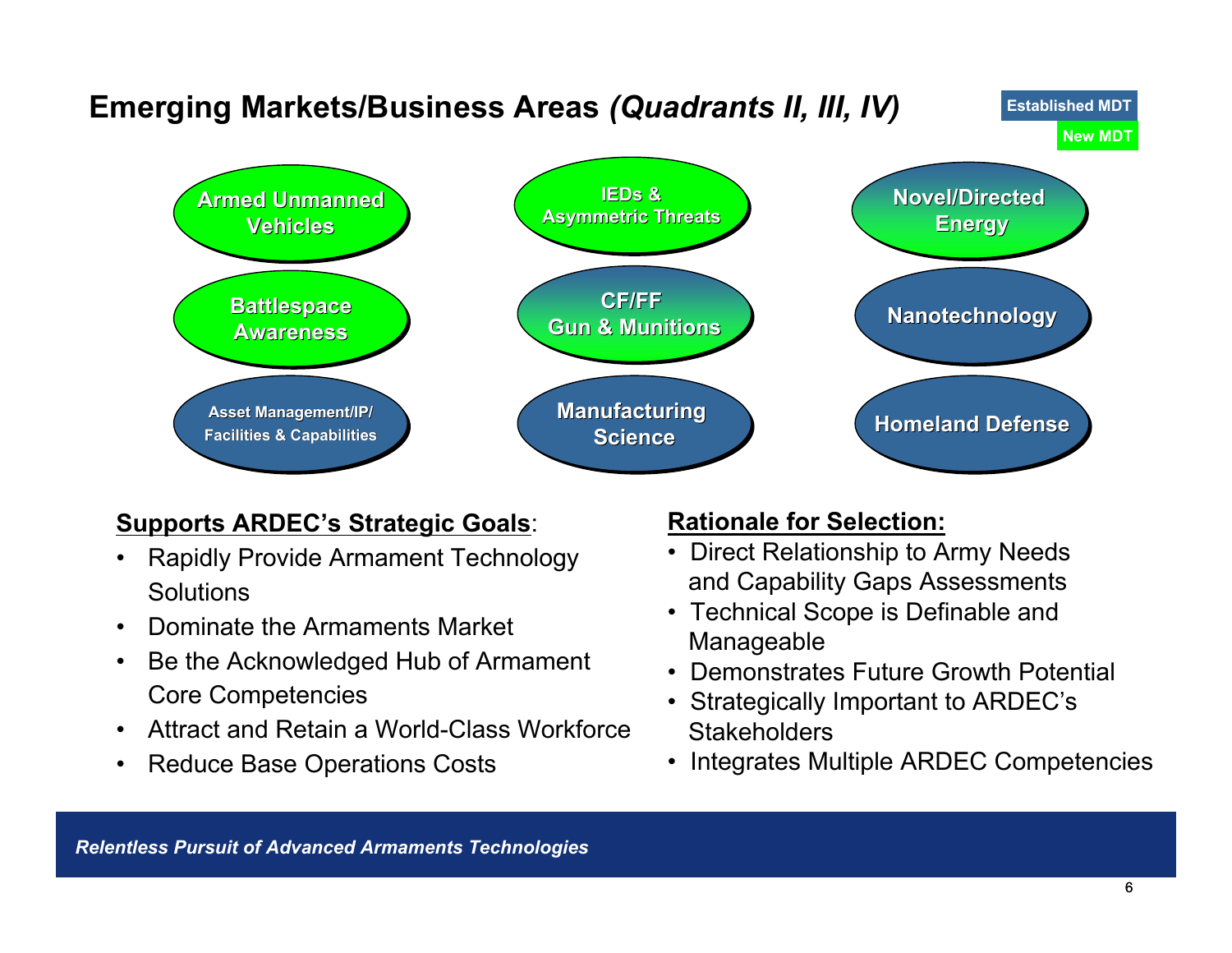# **ARDEC Strategic – Business – Marketing Process Flow**

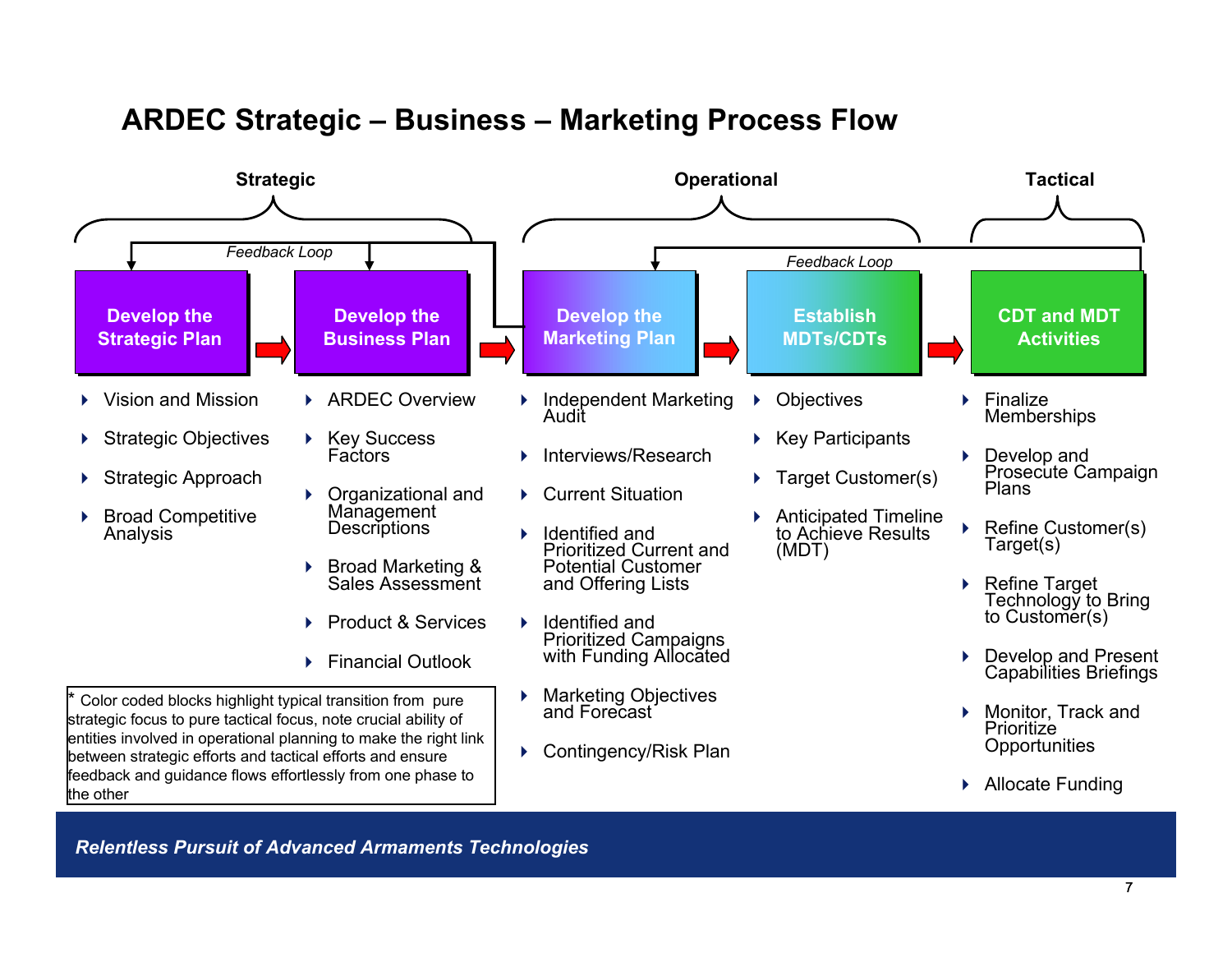# **Business Development Process Benefits – Why Change?**

- Drives Accountability and Coordination in Marketing
- Establishes Formal Processes for Business Development
- ▶ Allows Bid Decisions "Ball Calls"
- ▶ All Business Opportunities Given Due Process
- ▶ Independent Evaluations of Proposals
- ▶ Creates a Formal Repository for Lessons Learned
- Eliminates Internal Competition
- ▶ More Efficient Resource Utilization
- ▶ Better Time Management
- ▶ More Responsive to Customer Needs
- ▶ Improved Communications
- *Enables a Pro-active Organization*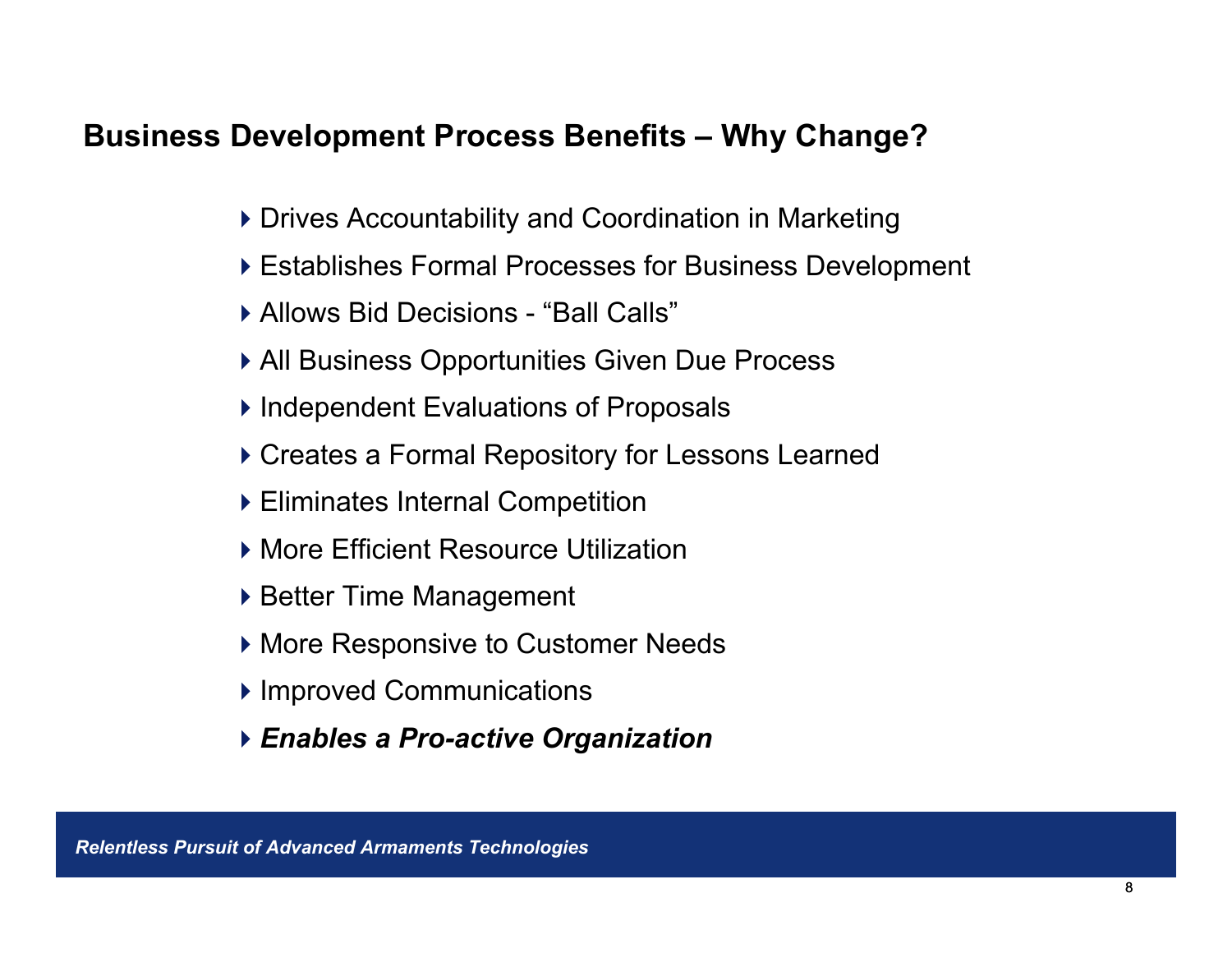## **Business Development Process……Home Base**

- **ARDEC has Established a Business Interface Office to Coordinate all Business Development Activities in One Location**
- **Business Interface Office Mission** 
	- **Ensure Customer Satisfaction**
	- **Align ARDEC Strategic Plan and Corporate Investments with Customer Focus and Goals**
	- **Create and Manage Relationships with Congress, Government Agencies, Industry and Academia**
	- **Execute the Business Development Process for New Business Areas and Program Initiation**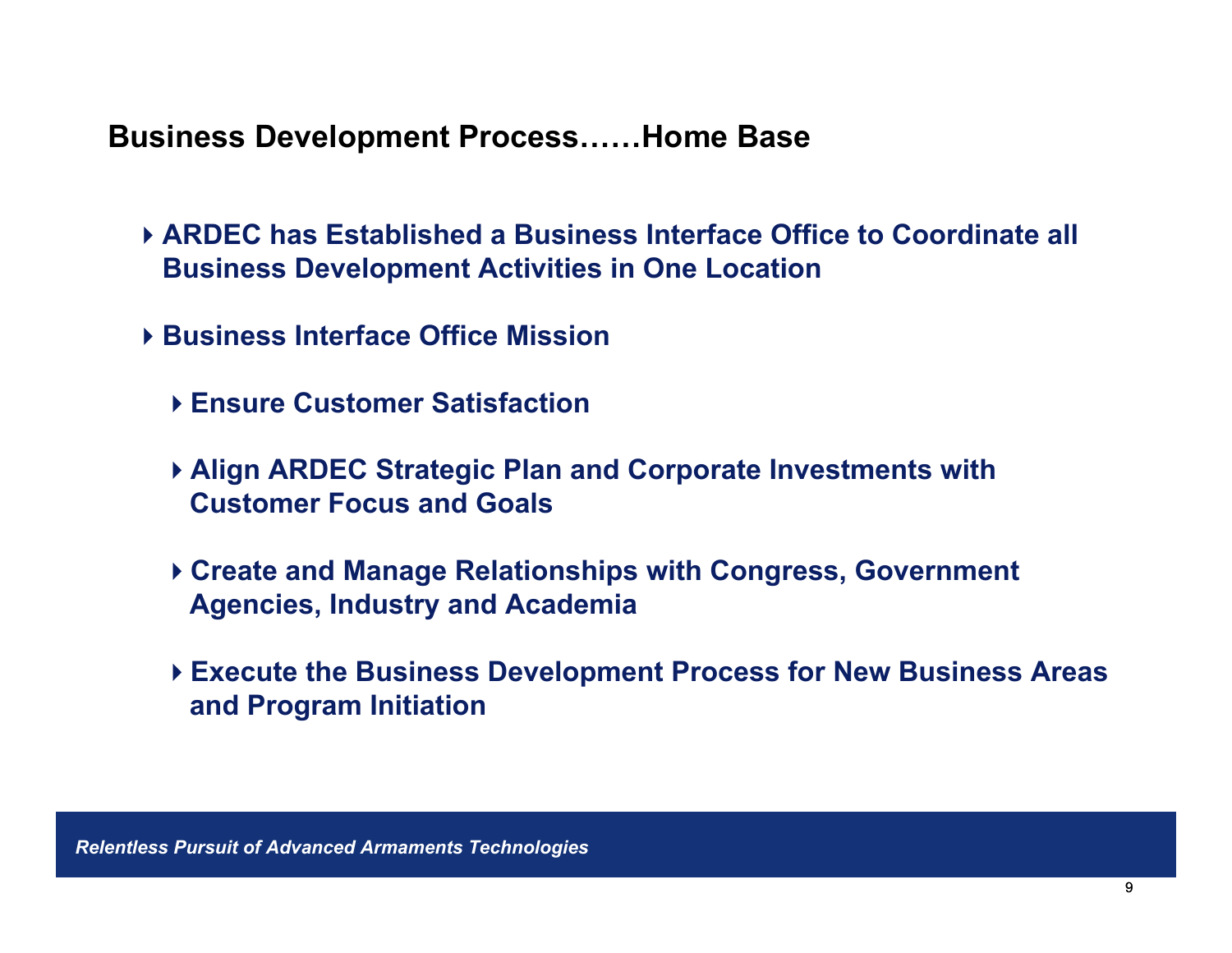# **Business Interface Office: Elements**

- **Business Development (Business Area Managers)**
	- New/Emerging Technologies (e.g. Armed Unmanned Vehicles, Prototyping, Homeland Defense, Nanotechnologies)
	- Tech Base Programs (ATOs, ACTDs, ATDs, MANTECH)
	- Small Business Innovative Research (SBIR) Program
	- International Programs (DEAs/IEAs, S&E Exchange Program, Cooperative Projects, Foreign Comparative Testing, DCAPs)
- **Asset and Technology Capitalization**
	- Technology Transfer (CRADA, Test Services)
	- Real Estate Usage and Industry Partnering
- **Customer Account Managers**
	- Customer Advocates that Manage Program Initiation and Provide Strategic Planning, Problem Solving and Project Support
- **Strategic Communications and Marketing**
	- Off-Site Personnel who Act in Specific Roles in Support of Customers or as Picatinny Liaisons
	- Direct Strategic and Corporate Marketing (Symposiums, Exhibits, VIP Visits)
	- Execution of the ARDEC Strategic Communications Program